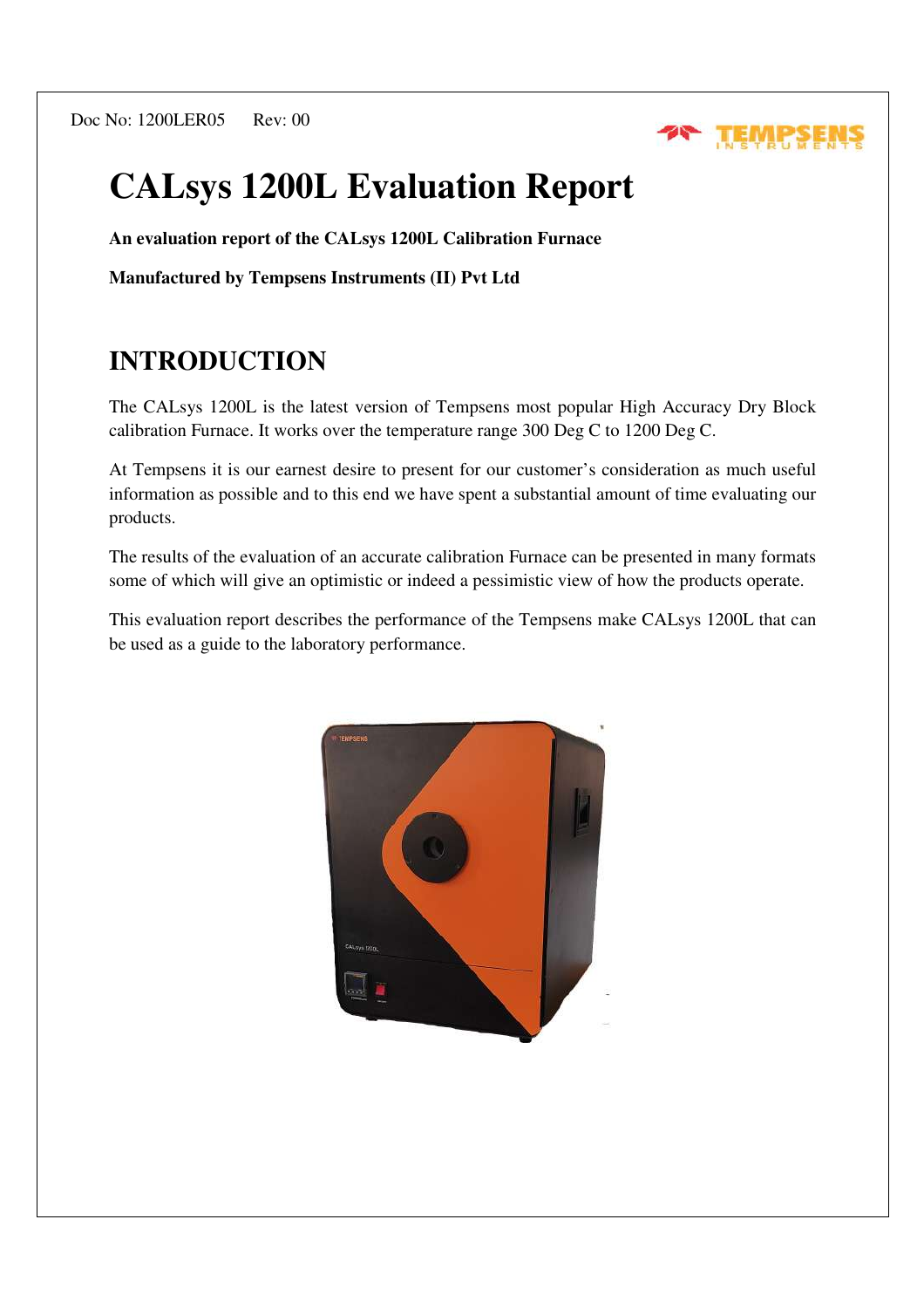

#### **Radial Temperature Homogeneity:**

#### **What is Radial Temperature Homogeneity and why it is important to measure**

Radial uniformity refers to temperature differences between wells of the block or sleeve. This nonuniformity is strongly influenced by the difference between the block and ambient temperature. A larger temperature difference from ambient will result in a larger potential temperature calibration error. Therefore radial in homogeneity should be measured at extremes (relative to ambient temperature) in an instrument's temperature range.

#### **Test method:**

The temperature differences between the zones in the individual bores provided for the measurements are measured with one or several suitable thermometers at three different temperature representative of the field of application and covering the extreme temperature which may occur. If there is only one bore no measurement has to be carried out.

For CALsys 1200L, we consider 300 Deg C, 700 Deg C and 1200 Deg C respectively. As example at 300 Deg C two Thermocouples (designed for small steam conduction) were placed in each of the holes. Measurements were recorded and then the probes were interchanged between the two pockets and repeat measurements made. The temperature Difference was calculated to remove the small offsets between the two probes.

For calibrators having fewer than four wells, it may be necessary to determine differences by cyclic exchange. The difference between two wells with two thermometers may be determined with the following Formula:

Temperature Difference =  $[(P1W1 - P1W2) + (P2W1 - P2W2))/2]$ 

Note:  $P1$  = probe 1, W1 = well 1 and so on. P1W1 is read as the value of probe 1 in well 1.

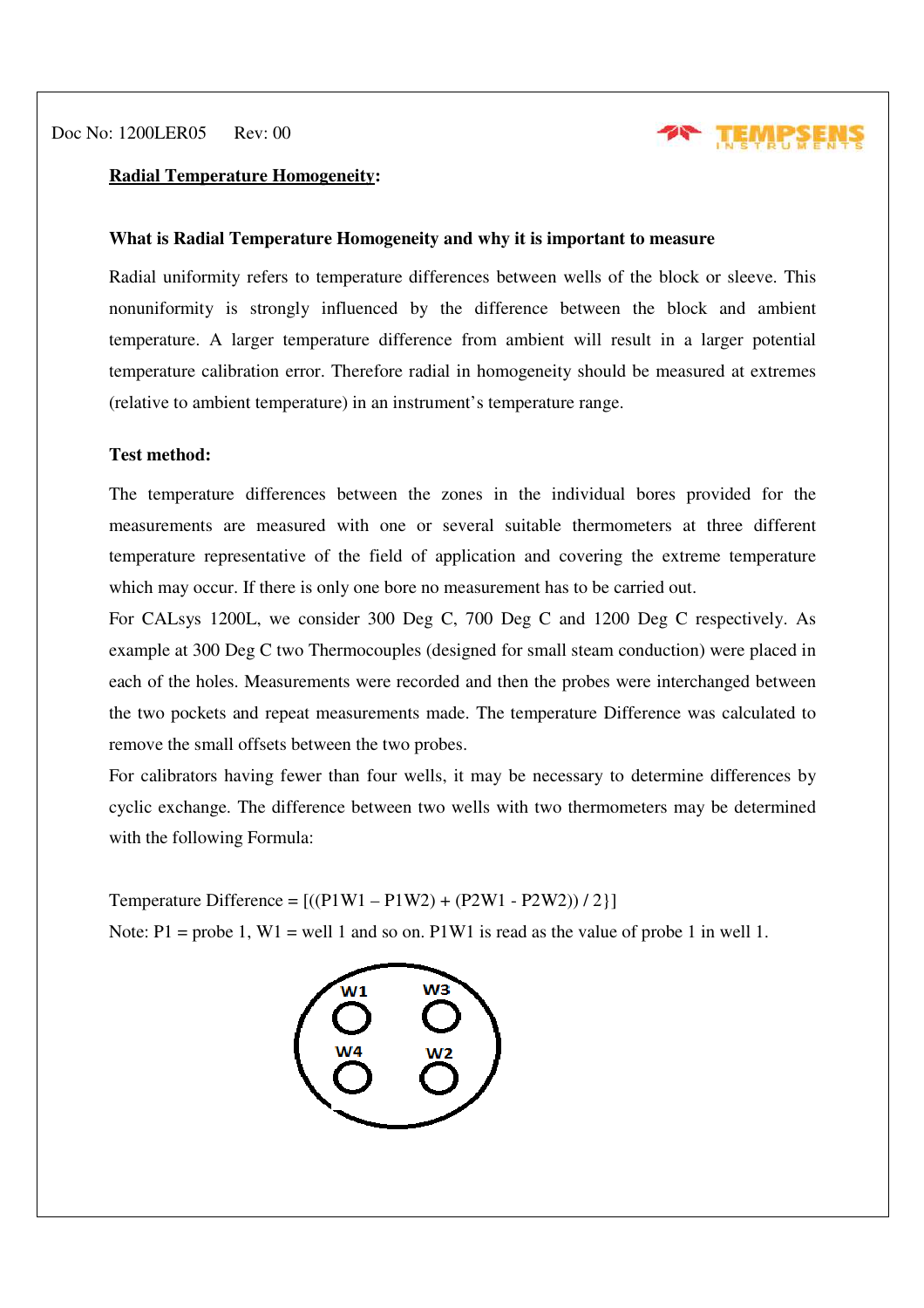Doc No: 1200LER05 Rev: 00



**Radial Temperature Homogeneity at CALsys 1200L**

| Temp (Deg C)                   | <b>Sensor</b>         | Hole 1 | Hole 3 |  |
|--------------------------------|-----------------------|--------|--------|--|
| 300                            | <b>T/C Sr.No 1582</b> | 302.24 | 301.80 |  |
|                                | <b>T/C Sr.No 1545</b> | 302.10 | 302.30 |  |
| <b>Radial Uniformity: 0.12</b> |                       |        |        |  |

| Temp (Deg C)                    | <b>Sensor</b>                   | Hole 1 | Hole 3 |  |
|---------------------------------|---------------------------------|--------|--------|--|
| 700                             | <b>T/C Sr.No 1582</b><br>706.81 |        | 706.12 |  |
|                                 | <b>T/C Sr.No 1545</b>           | 706.32 | 707.37 |  |
| <b>Radial Uniformity: -0.18</b> |                                 |        |        |  |

| Temp (Deg C)                   | <b>Sensor</b>         | Hole 1  | Hole 3  |  |
|--------------------------------|-----------------------|---------|---------|--|
| 1200                           | <b>T/C Sr.No 1582</b> | 1198.90 | 1198.41 |  |
|                                | <b>T/C Sr.No 1545</b> | 1198.31 | 1198.10 |  |
| <b>Radial Uniformity: 0.35</b> |                       |         |         |  |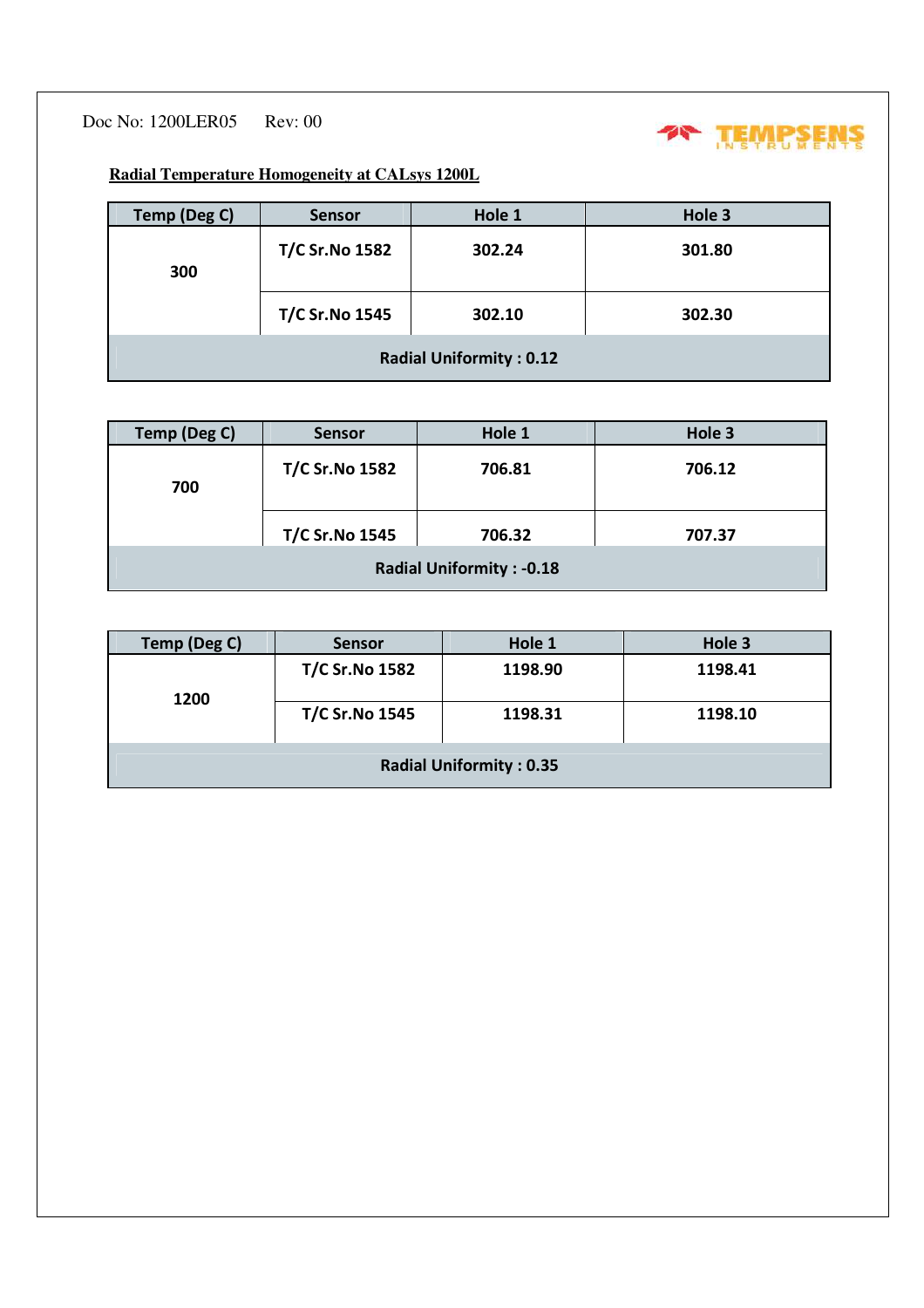Doc No: 1200LER05 Rev: 00



#### **B. Temperature Stability**

Temperature stability is measured with a thermometer and readout with adequate sensitivity and resolution to measure the control fluctuations in the block. A typical time period for stability measurements of a dry-well is about 30 minutes at any specific temperature. Other time periods may be applied depending on how the calibrator is to be used. Temperature stability may vary at different temperatures. The instrument should be characterized over its range, and typically three sets of stability measurements are adequate. Dry-wells that are heated only (that is they utilize no cooling systems to achieve below-ambient temperatures) are measured at their maximum and minimum temperatures and at the midpoint of their ranges. Stability measurements for cold drywells are made at their maximum and minimum temperatures as well as near room temperature. Specific temperatures of interest by the user may also be incorporated.

## **Test Method:**

Stability is the measure of the temperature deviations over the measurement period, after temperature control has stabilized. The stability data can be viewed in two ways (see Figure 3). What may be called "peak" stability is often evaluated as plus or minus  $(\pm)$  one-half the difference between of the maximum and minimum values of the data set:

Peak Stability =  $\pm$  (Tmax – Tmin) / 2.

| <b>Temp Set Point</b> | <b>Maximum</b> | <b>Minimum</b> | <b>Peak Stability</b> |
|-----------------------|----------------|----------------|-----------------------|
| 300 Deg C             | 320.65         | 320.50         | 0.075                 |
| 700 Deg C             | 706.60         | 706.40         | 0.100                 |
| 1200 Deg C            | 1196.18        | 1195.50        | 0.340                 |